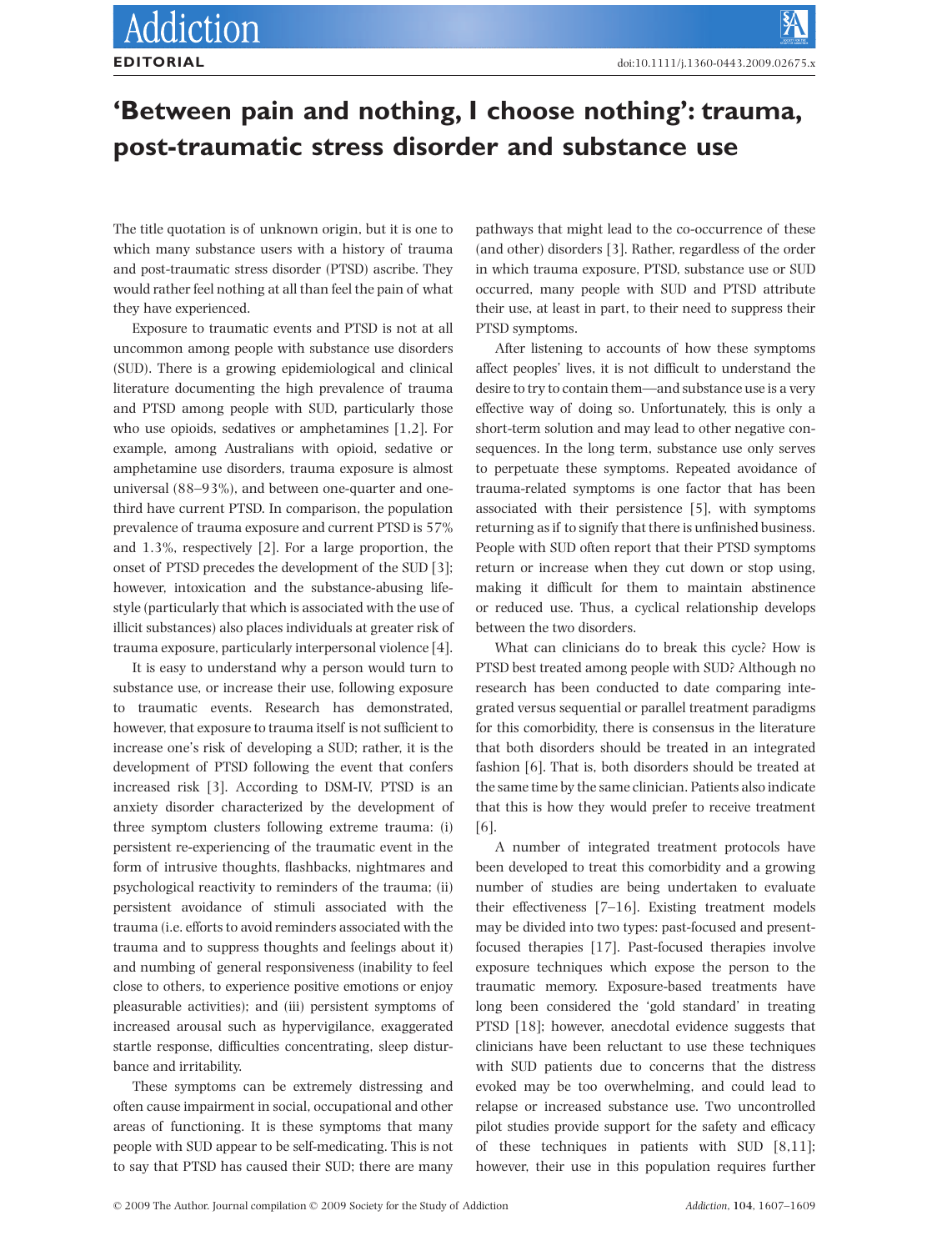investigation. A number of randomized controlled trials are currently under way.

Present-focused therapies focus upon providing the patient with coping skills to manage their trauma symptoms in the present without revisiting the traumatic memory. A number of these therapies were trialled recently in the pioneering 'Women, Co-Occurring Disorders and Violence Study'. This large-scale multi-site study demonstrated that participation in integrated, traumainformed services results in improved treatment retention, and significantly greater improvements in trauma and other mental health symptoms relative to treatment as usual for substance use [15,19]. This and other studies of present-focused therapies have demonstrated promising support for these models in improving outcomes across a number of domains [7,16].

Which treatment approach should be used? There is little research to guide this decision. The choice of treatment approach, if any, is up to the clinician and the patient. It is important to realize that some patients may not want, or be ready, to address their trauma-related issues; the fact that a person has presented to SUD treatment does not necessarily mean that they want to delve into their past traumas. Those who do wish to receive treatment may have a preference for either past- or present-focused therapy. Choice of treatment will also depend upon the clinician's experience and expertise. Not all SUD clinicians will be able to provide PTSD treatment. It is essential that clinicians who decide to engage in trauma therapy undergo appropriate training and receive adequate support and supervision. For those clinicians who decide not to provide PTSD treatment, it is important to recognize that SUD patients with PTSD can benefit from receiving traditional substance use treatments [20,21]. It appears, however, that to effect long-term changes in relation to substance use the underlying pain needs to be addressed.

## **Declaration of interest**

None.

KATHERINE L. MILLS

*National Drug and Alcohol Research Centre, University of New South Wales, NSW, 2052, Australia. E-mail: k.mills@unsw.edu.au*

## **References**

- 1. Cottler L. B., Compton W. M. 3rd, Mager D., Spitznagel E. L., Janca A. Posttraumatic stress disorder among substance users from the general population. *Am J Psychiatry* 1992; **149**: 664–70.
- 2. Mills K. L., Teesson M., Ross J., Peters L. Trauma, PTSD, and substance use disorders: findings from the Australian

National Survey of Mental Health and Well-Being. *Am J Psychiatry* 2006; **163**: 652–8.

- 3. Chilcoat H. D., Breslau N. Posttraumatic stress disorder and drug disorders: testing causal pathways. *Arch Gen Psychiatry* 1998; **55**: 913–7.
- 4. Darke S., Duflou J. Toxicology and circumstances of death of homicide victims in New South Wales, Australia 1996– 2005. *J Forensic Sci* 2008; **53**: 447–51.
- 5. Dunmore E., Clark D., Ehlers A. A prospective investigation of the role of cognitive factors in persistent posttraumatic stress disorder (PTSD) after physical or sexual assault. *Behav Res Ther* 2001; **39**: 1063–84.
- 6. Ouimette P., Moos R. H., Brown P. J., Ouimette P., Brown P. J. Substance use disorder–posttraumatic stress disorder comorbidity: a survey of treatments and proposed practice guidelines. In: Ouimetle P., Brown P. J., editors. *Trauma and Substance Abuse: Causes, Consequences, and Treatment of Comorbid Disorders*. Washington, DC: American Psychological Association; 2003, p. 91–110.
- 7. Desai R. A., Harpaz-Rotem I., Najavits L. M., Rosenheck R. A. Impact of the seeking safety program on clinical outcomes among homeless female veterans with psychiatric disorders. *Psychiatr Serv* 2008; **59**: 996.
- 8. Brady K. T., Dansky B. S., Back S. E., Foa E. B., Carroll K. M. Exposure therapy in the treatment of PTSD among cocainedependent individuals: preliminary findings. *J Subst Abuse Treat* 2001; **21**: 47–54.
- 9. Donovan B., Padin-Rivera E., Kowaliw S. 'Transcend': initial outcomes from a posttraumatic stress disorder/substance abuse treatment program. *J Trauma Stress* 2001; **14**: 757– 72.
- 10. Najavits L. M., Gallop R. J., Weiss R. D. Seeking safety therapy for adolescent girls with PTSD and substance use disorder: a randomized controlled trial. *J Behav Health Serv Res* 2006; **33**: 453–63.
- 11. Najavits L. M., Schmitz M., Gtthardt S., Weiss R. D. Seeking safety plus exposure therapy: an outcome study on dual diagnosis men. *J Psychoact Drugs* 2005; **37**: 425–35.
- 12. Najavits L. M., Weiss R. D., Shaw S. R., Muenz L. R. 'Seeking safety': outcome of a new cognitive–behavioral psychotherapy for women with posttraumatic stress disorder and substance dependence. *J Trauma Stress* 1998; **11**: 437–56.
- 13. Triffleman E. Gender differences in a controlled pilot study of psychosocial treatments in substance dependent patients with post-traumatic stress disorder: design considerations and outcomes. *Alcohol Treat Q* 2000; **18**: 113–26.
- 14. Zlotnick C., Najavits L. M., Rohsenow D. J., Johnson D. M. A cognitive–behavioral treatment for incarcerated women with substance abuse disorder and posttraumatic stress disorder: findings from a pilot study. *J Subst Abuse Treat* 2003; **25**: 99–105.
- 15. Morrissey J. P., Ellis A. R., Gatz M., Amaro H., Reed B. G., Savage A. *et al.* Outcomes for women with co-occurring disorders and trauma: program and person-level effects. *J Subst Abuse Treat* 2005; **28**: 121–33.
- 16. Hien D. A., Cohen L. R., Miele G. M., Litt L. C., Capstick C. Promising treatments for women with comorbid PTSD and substance use disorders. *Am J Psychiatry* 2004; **161**: 1426– 32.
- 17. Najavits L. M. Present- versus past-focused therapy for posttraumatic stress disorder/substance abuse: a study of clinician preferences. *Brief Treat Crisis Interv* 2006; **6**: 248– 54.
- 18. Bisson J. I., Ehlers A., Matthews R., Pilling S., Richards D.,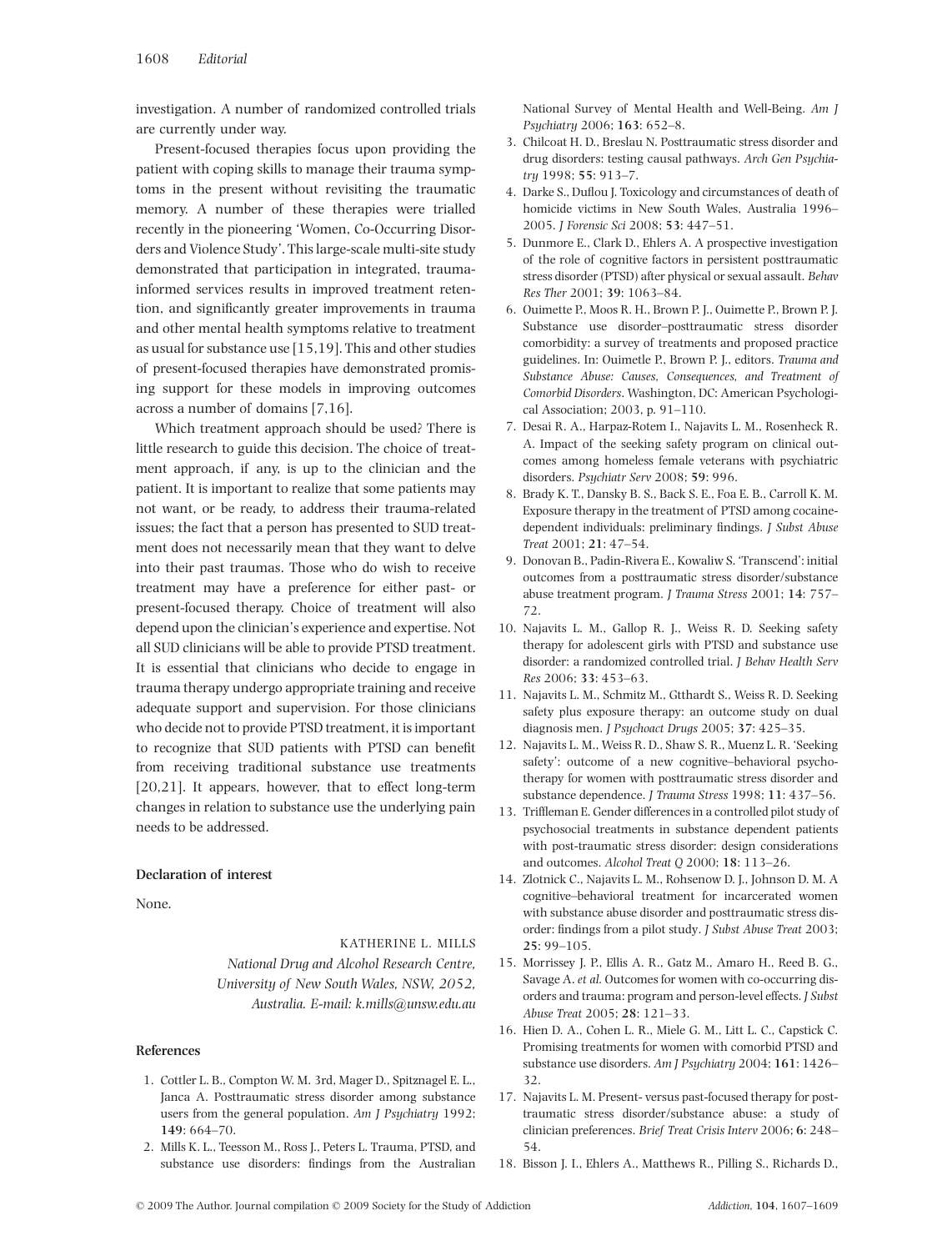Turner S. Psychological treatments for chronic posttraumatic stress disorder. Systematic review and metaanalysis. *Br J Psychiatry* 2007; **190**: 97–104.

- 19. Amaro H., Chernoff M., Brown V., Arévalo S., Gatz M. Does integrated trauma-informed substance abuse treatment increase treatment retention? *J Commun Psychol* 2007; **35**: 845–62.
- 20. Mills K. L., Teesson M., Ross J., Darke S. The impact of posttraumatic stress disorder on treatment outcomes for heroin dependence. *Addiction* 2007; **102**: 447–54.
- 21. Ouimette P. C., Finney J. W., Moos R. H. Two-year posttreatment functioning and coping of substance abuse patients with posttraumatic stress disorder. *Psychol Addict Behav* 1999; **13**: 105–14.